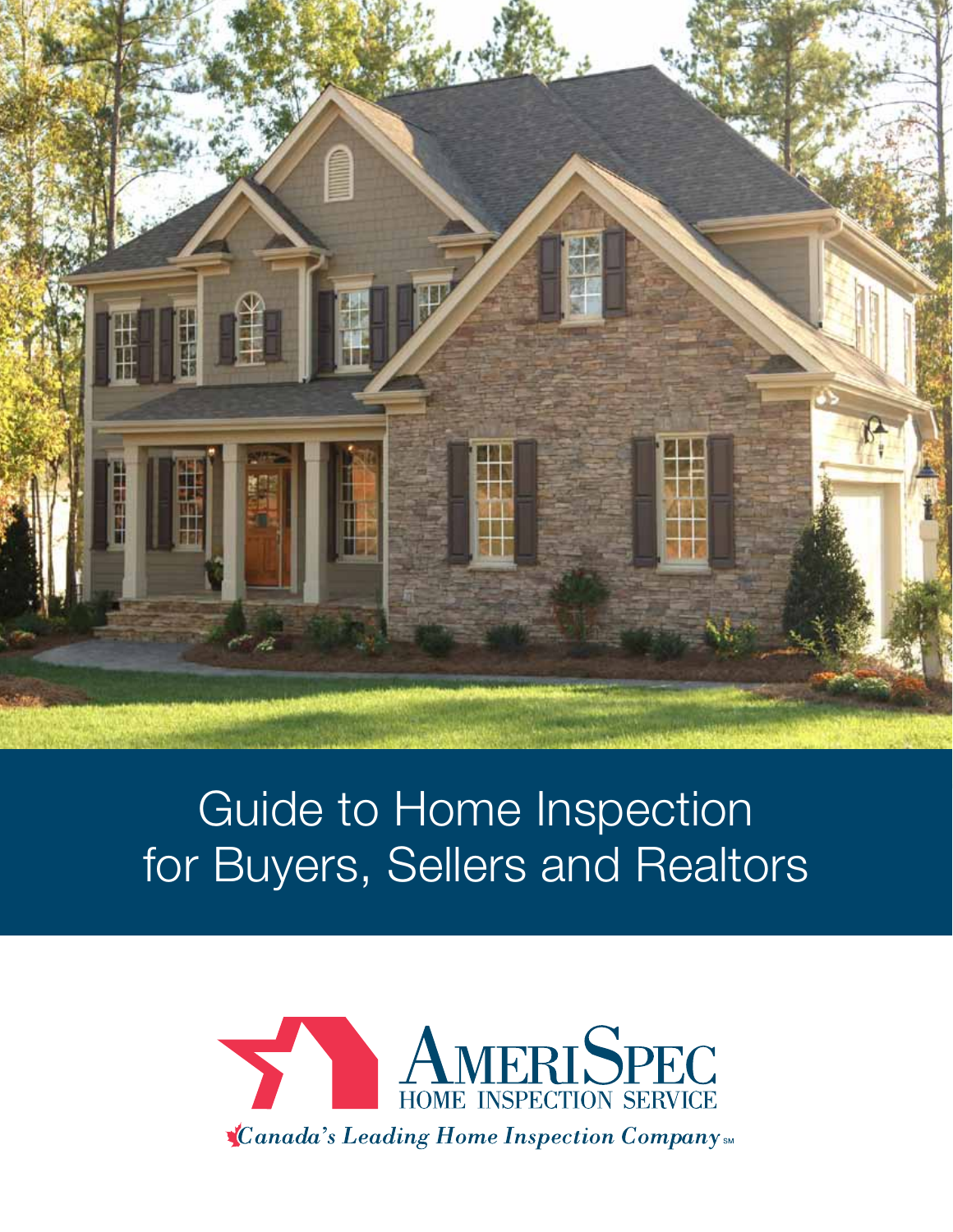# Home inspections

Home inspections are an essential component of real estate transactions for millions of buyers, sellers, and real estate agents, banks and mortgage brokers. Whether you are shopping for a previously owned house or a brand new house, an inspection provides insight into the condition of the home you are buying. If you are putting your house on the market, an inspection helps hasten the sale and can generate a higher price. And if you are a real estate agent, a professional home inspection report serves as an ideal marketing tool that also helps protect you against post-closing hassles.

In essence, a home inspection is a visual examination of a house and property. When performed by a qualified professional, it includes:

- A thorough visual inspection of the structure (inside and out, from foundation to roof).
- An examination of all major systems.
- An objective evaluation of the condition of more than 400 items.
- A printed report covering all findings and identifying potential concerns.

The following pages provide a more detailed description of a home inspection and additional useful information on the following:

- Who needs a home inspection.
- What a home inspection is...and is not.
- Benefits of a home inspection.
- Preparing for a home inspection.
- How to choose a home inspector.



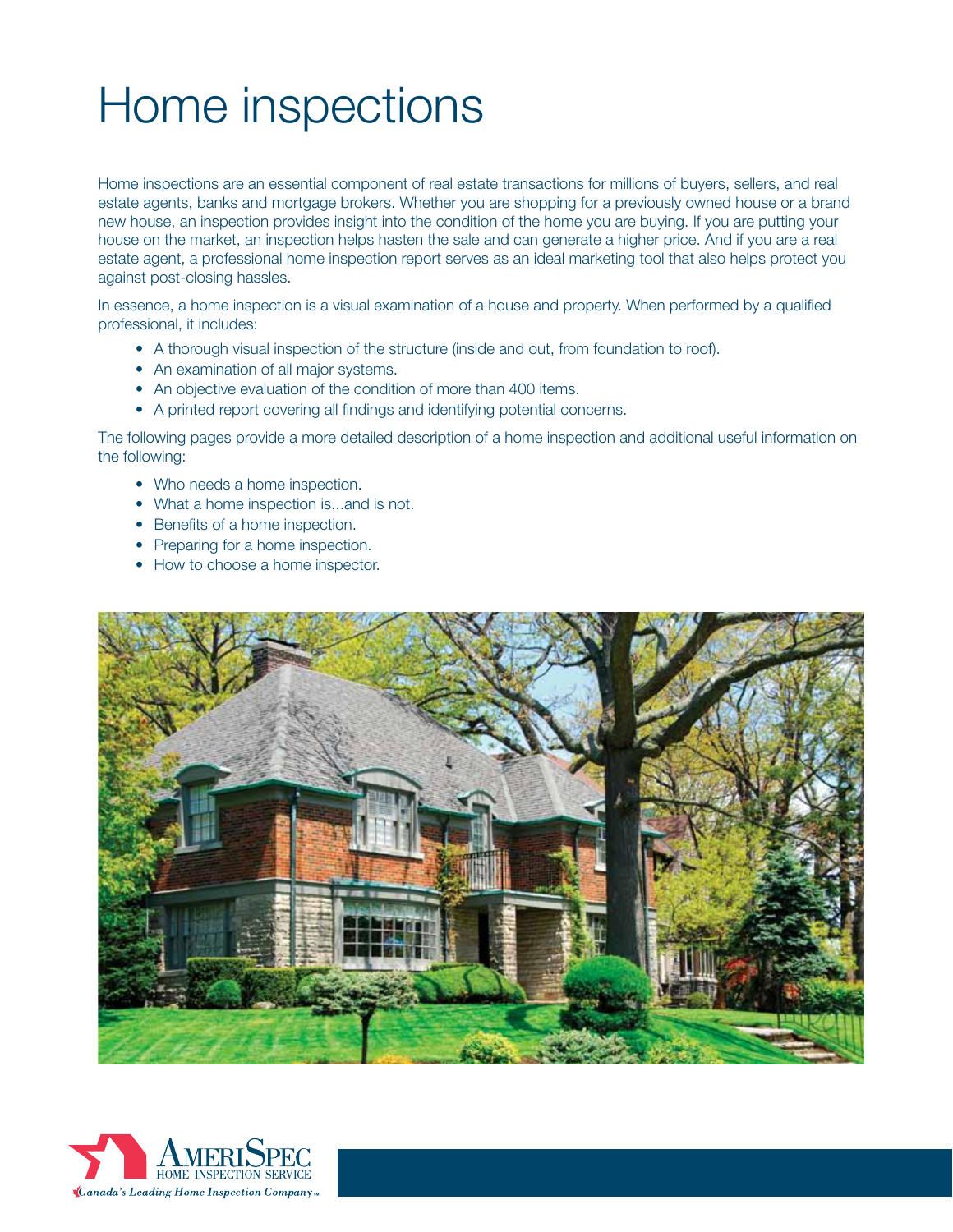## Who needs a home inspection?



### You do if you are shopping for a home

A home inspection can help you avoid costly and unpleasant mistakes and it can provide you with peace of mind. It will help you identify the house that is right for you, and alert you to potential concerns prior to closing the deal. It also provides an opportunity to teach you about your new home and its operating systems.

#### You do if you want to sell your house

A pre-listing home inspection provides the seller with an objective evaluation of the home's condition before the house is put on the market. Consequently, you are provided with guidance in preparing your house for maximum sales appeal. A home inspection not only encourages a faster sale and a better price, it also helps ensure compliance with disclosure requirements and minimizes hassles.

#### You do if you are a homeowner

Even if you do not intend to sell your home, a thorough inspection of your house and property every four to five years can yield significant returns. First and foremost, a professional inspector can identify conditions that may be present or may lead to safety hazards for family

members. Furthermore, periodic inspections can help detect potential problems early, before they become severe and costly.

This guide has been created to educate consumers looking to fulfill the increasing demand for home inspections across the country; especially as real estate values fluctuate, disclosure requirements intensify, home buyers become more cautious, and litigation against sellers and others involved in the transaction process climbs to unprecedented levels.

As recently as 1980, it was "caveat emptor" or "buyer beware" where fewer than one in ten homes sold were inspected. Today that amount is still only four times greater, but growing rapidly. In past decades, when the services of professional home inspectors were virtually nonexistent, buyers were forced to gamble on hidden problems, unexpected repair costs and (sometimes) major disasters. Today's smart consumer demands better information.

While full disclosure of a home's condition prior to sale is not mandatory in all provinces, a growing number of real estate boards, financial institutions and insurance providers are including inspection clauses in purchase agreements. The vendor's responsibility to disclose depends upon the nature of the defect. For this reason, a careful and thorough inspection prior to purchase is crucial. A recent study revealed that 42% of home buyers face unexpected repairs costing an average of \$500 after moving into their houses; more than one in nine buyers must spend more than \$1,000 for repairs.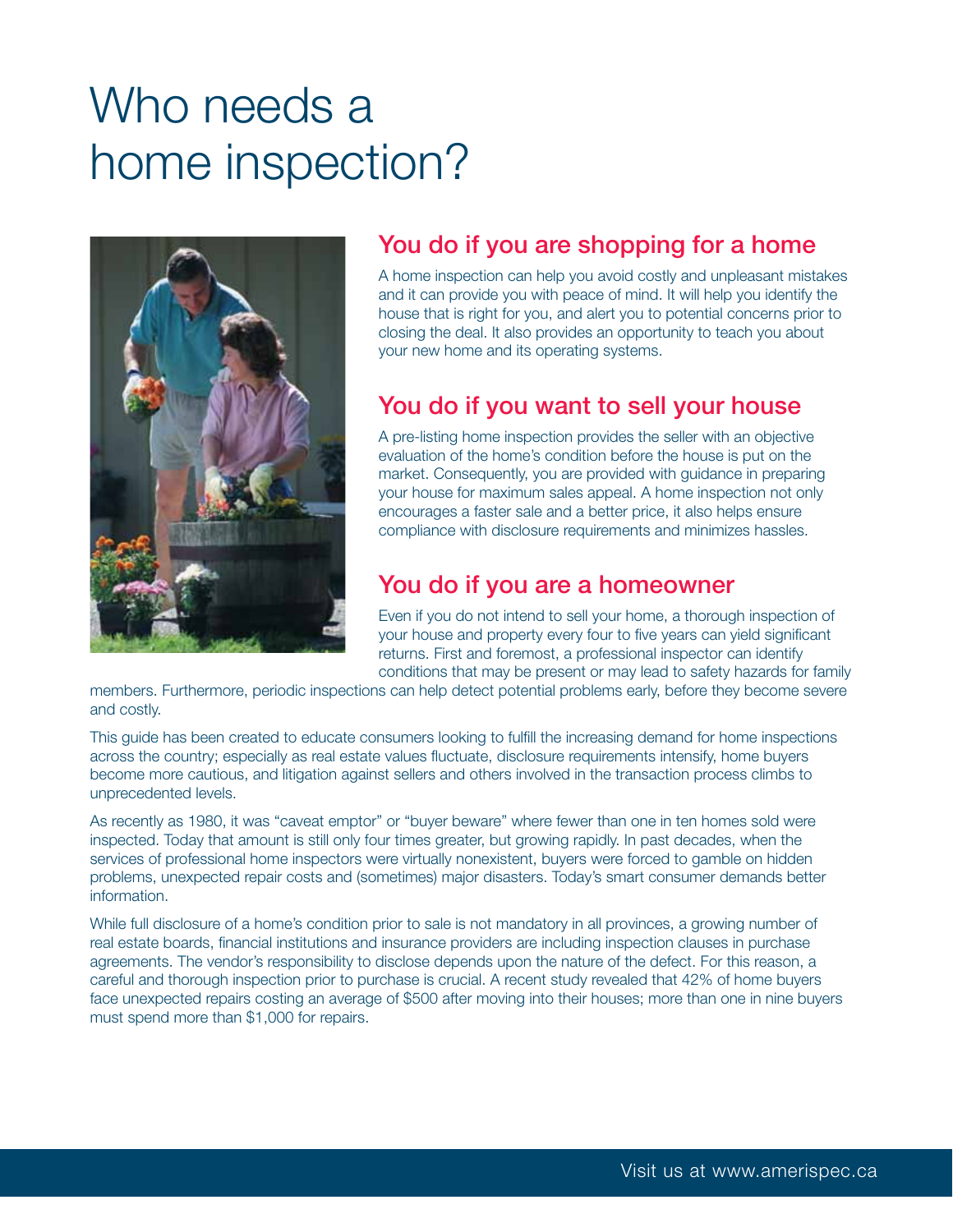# What a home inspection IS...

#### A home inspection is a thorough visual examination of the condition of the home and property

The process usually takes two to three hours, during which time the house is examined from the ground up. The inspection includes observation and, when appropriate,



operation of the plumbing, heating, air conditioning, electrical, and appliance systems, as well as structural components: roof, attic, foundation, basement, exterior and interior walls, chimney and doors.

When conducted by a professional, a home inspection covers about 1,000 check-points in approximately 400 items around the home.

Findings should be provided to you in the form of a comprehensive report, together with a recommended action. It is vital that such a report includes an objective evaluation of the condition of the home, clearly relating existing defects and indicating potential problems.

# And IS NOT...



#### A home inspection is not an appraisal, and vice versa

An appraisal is the formal process of estimating a property's value as it relates to a mortgage loan or mortgage insurance. It does not itemize defects or reflect potential problems in the home. Even a Canada Mortgage and Housing Corporation (CMHC) appraisal does not fully attest to the condition of a home. To ensure an objective evaluation of a

home's condition, many lenders encourage home buyers to use private inspection services, and some employers reimburse home inspection fees as part of their relocation programs.

### A home inspection report is not a warranty

Because a home inspection is a visual examination of the home and operating systems, it is not technically exhaustive. There is no assurance, expressed or implied, that equipment will not break down at some future date. However, such protection is available when a home inspection is complemented by a home warranty. When the services are used in conjunction with one another, a home warranty covers the items that were serviceable at the time of the inspection and subsequently fail due to normal wear and tear.

### A home inspection does not detect every conceivable flaw

It is an inspection of those areas and items that can be seen. Home inspectors cannot see through foundation, floors or walls, and cannot inspect areas that are inaccessible and generally do not move furniture, boxes or any other items.

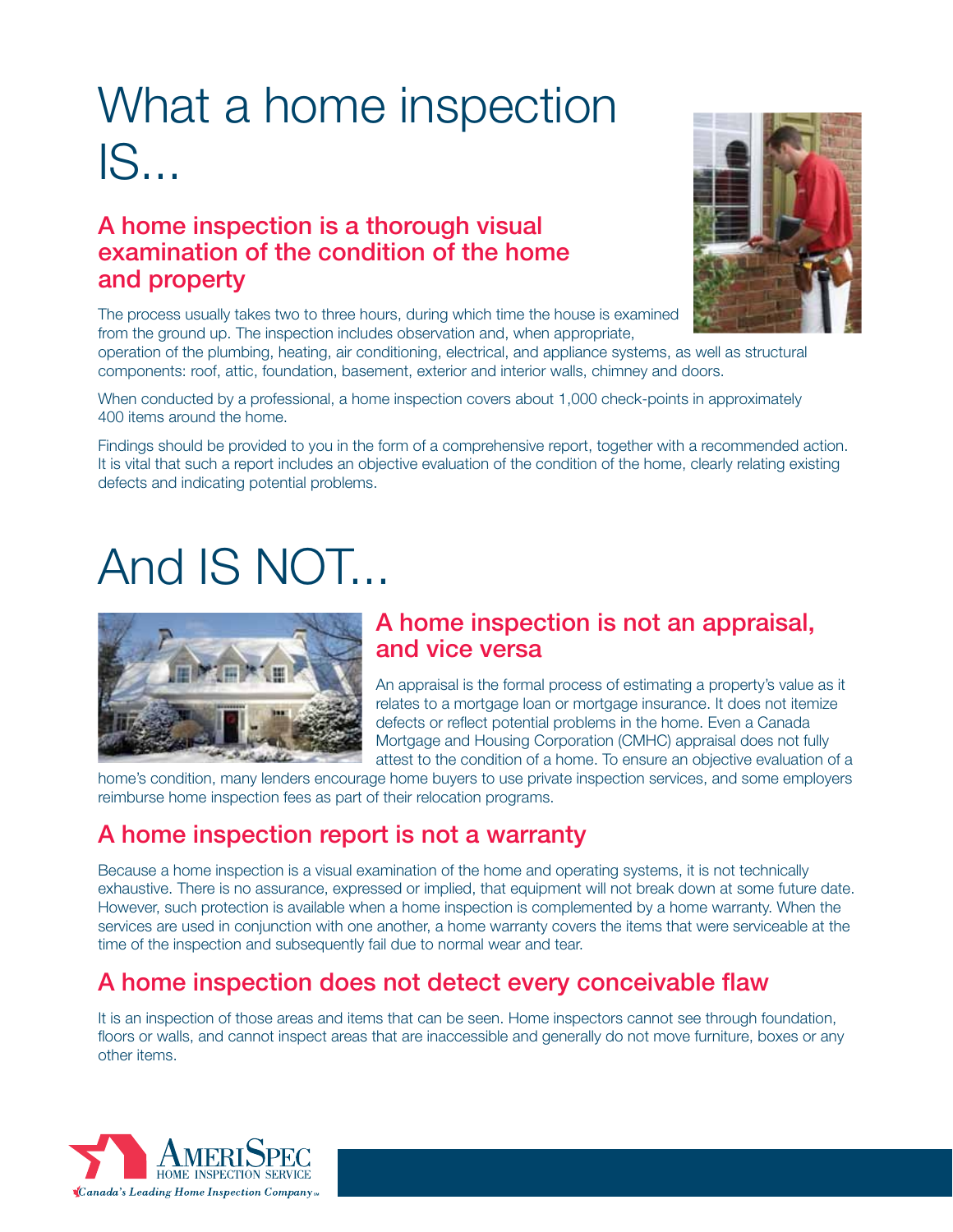# Of special interest to home buyers

Buying a home is largely an emotional experience. Sometimes it's love at first sight. But often love is blind, and many buyers learn too late of such unseen conditions as cracked foundations, deteriorated plumbing, worn out heating systems, or dangerous wiring.

A professional home inspection is your best resource in identifying such pitfalls and their consequences, such as:

- Costly repairs Inconvenience Animosity Disappointment
- 



You may have some knowledge of construction, or a friend or relative may have a background in plumbing or carpentry. However, there is no substitute for the objective eye of a skilled and qualified home inspector who has been trained, knows what to look for, and knows how to evaluate hundreds of key points throughout a property. Unlike the home buyer whose observations are likely to be partial, the home inspector performs his role with an unbiased attitude and in the best interest of the customer.

Keep in mind, a home purchase is one of the largest long term investments of your life. As a result, you need to know as much as possible about your prospective purchase. By identifying existing or potential areas of concern, the inspection report will help secure your investment, avoid post-closing surprises, and provide you with peace of mind. An insightful report is fundamental to making the right buying decision.

#### When to arrange for a home inspection

As soon as you become serious about the purchase of a home, you should consider a professional inspection. When you decide to purchase a house, have a protective clause written into the purchase agreement which allows a home inspection company to conduct a complete general home inspection.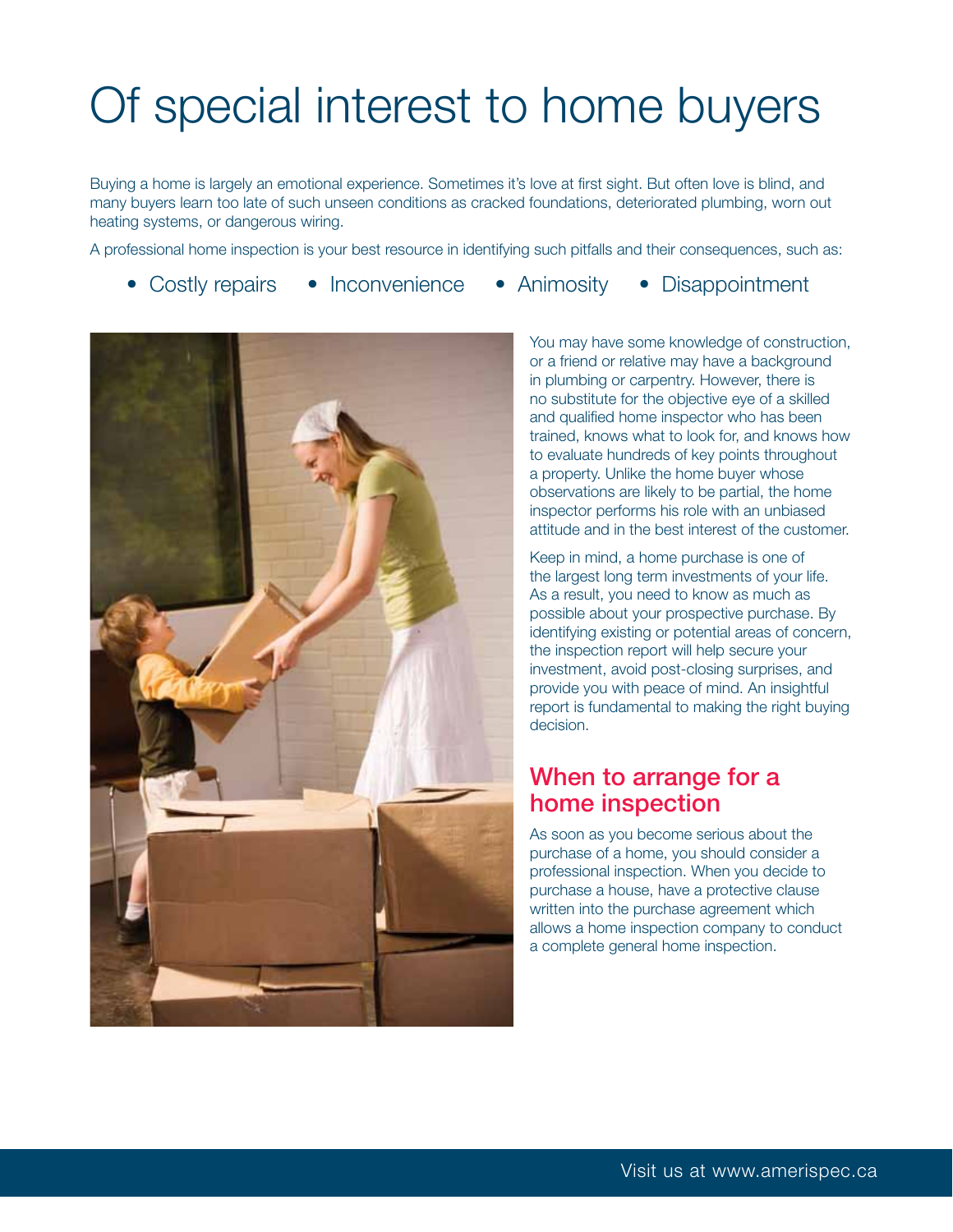## Be there

It is important that you, as the home buyer, be present during the two to three hour inspection. By accompanying the inspector you will gain additional insight into the home's condition.

- Get a first hand look at the condition of each key component throughout the house and property so you will have a better understanding of your house and of the inspection report.
- Allay concerns about findings which, on paper, may seem distressing but in fact may be superficial. For example, the inspector might explain that an alarming noise coming from an appliance can be quieted by some lubricant, that an unsightly column needs only a coat of paint, or that the problem that caused a water spot has previously been corrected.
- Learn about the operation of your new home—how the heating system works, how to control pilot lights, how to turn on various appliances and components, or where shutoffs are to save time and avoid frustration. The inspector can point out maintenance needs and procedures and explain how and when to check items that are in need of periodic monitoring.
- Have all of your questions and concerns addressed immediately as they arise.

Prior to the inspection, prepare a list of questions or concerns about the property. Relate these to the inspection company in advance to ensure that such matters will be properly addressed and that any special arrangements can be made if necessary. Bring your list to the inspection.



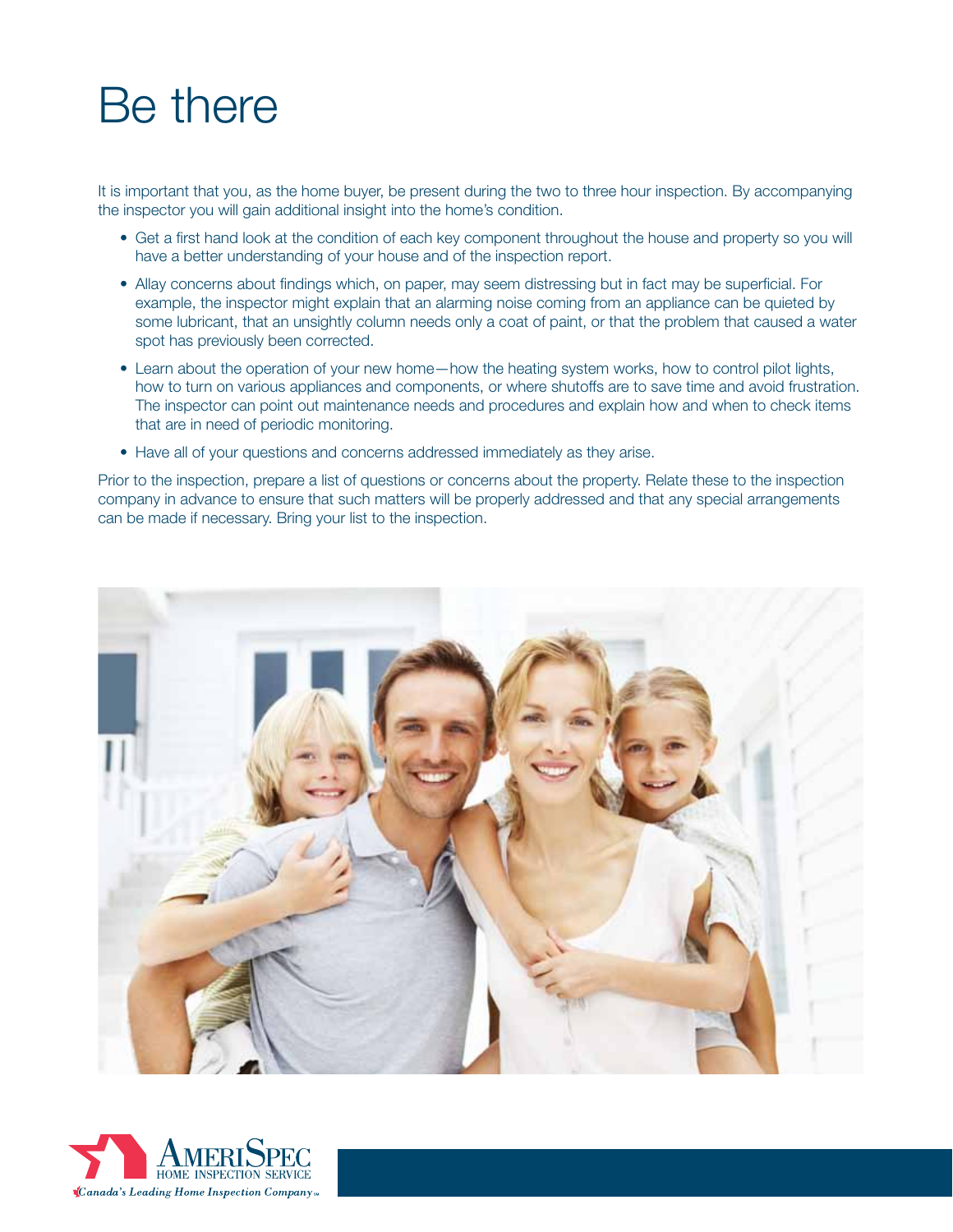## Of special interest to sellers

### Are you planning to put your house on the market? Do you want to sell it faster? Would you like top dollar? Are you interested in reducing negotiating time? Do you want to protect yourself from potential liabilities?

For these and other reasons, a home inspection is a prudent first step in the process of selling your home. You, as the seller, must present the most saleable property possible. A home inspection report will reveal the current condition of your house with specific evaluations of more than 400 items, and guide you toward enhancing the value and marketability of your property.

Most problems in a house are minor and can be rectified easily and inexpensively: chipped paint, doors or windows that stick, an air conditioner that wheezes, a filter that is dirty, etc. Such shortcomings are overlooked by sellers who have lived with them for years, but they are focused on by buyers. If the perceived problems do not derail the sale, they nevertheless provide grounds for price negotiation.

Not only does the pre-sale inspection enable you to attend to problems before the house is put on the market, it also removes any questions—for you and home buyers—about the condition of your home. Buyers are positively influenced by a professionally produced home inspection report, which improves the speed, price and likelihood of a sale.

Some home sellers elect not to correct every defect reflected in the inspection report. Instead, they acknowledge the defects to buyers and explain that the asking price has been adjusted to reflect the estimated cost of repairs.



Such candor tends to shorten negotiation time because buyers have fewer objections that could thwart a sale. In addition to facilitating the sale of a home, an inspection helps the homeowner comply with fulldisclosure real estate laws that are being enacted by more and more provinces. By focusing on the condition of your property, you are less likely to overlook a defect or material fact for which you later could be held liable. In recent years, home buyers have been more inclined to file law suits against sellers involving allegations of misrepresentation, negligence and fraud. Some judgments against sellers have been severe, even when the omission of facts was unintentional.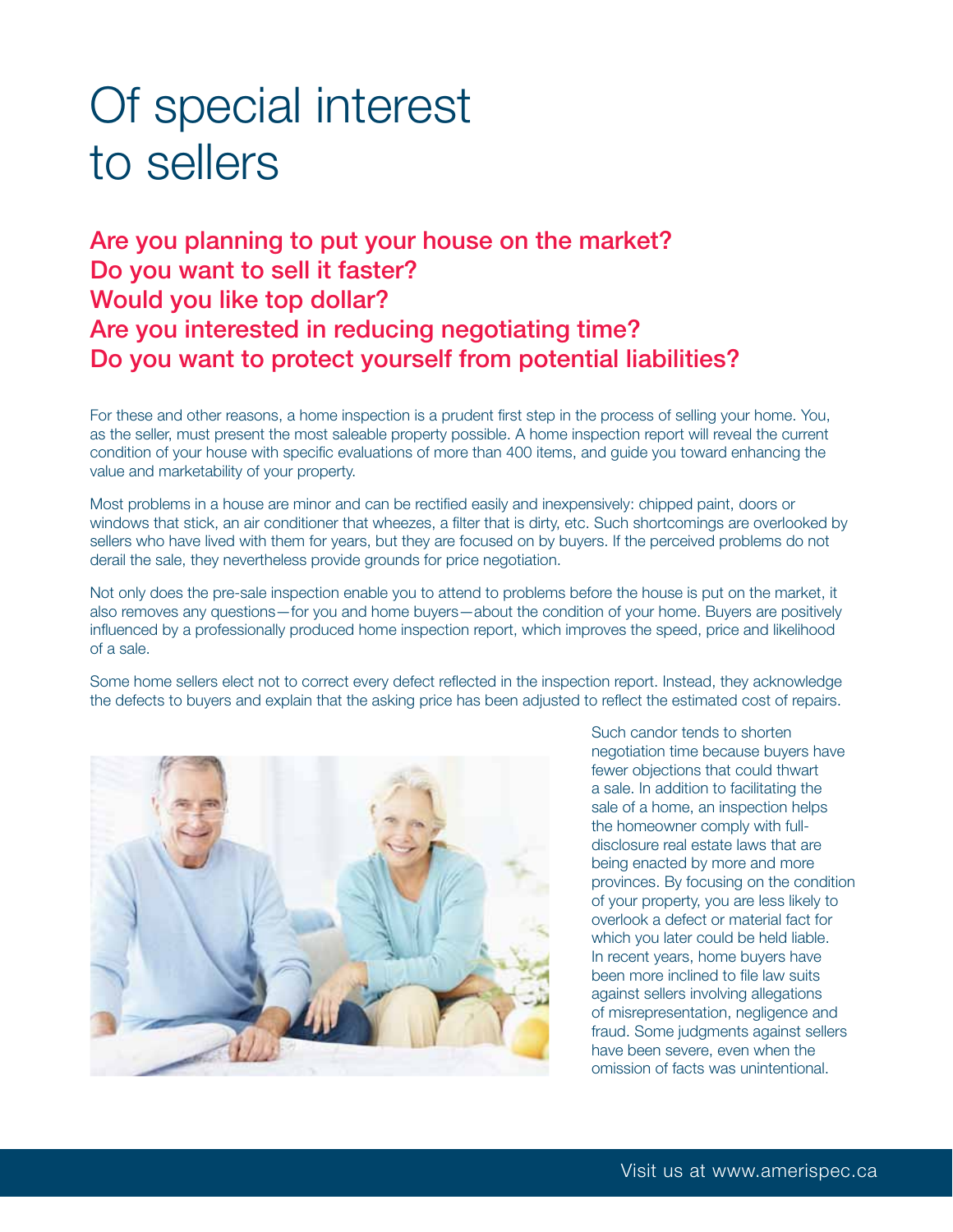# Preparing for a home inspection



If you, as the seller, have arranged to have your home inspected, you should plan to accompany the inspector during the entire process. If it is a buyer-initiated inspection, it would be preferable if you were not present. You must be notified in advance of any inspection. The real estate agent generally will schedule the inspection for a time convenient to both you and the buyer to allow you enough time to make preparations. Whether the home inspection has been arranged by you, as the seller, or by the buyer, you can take several preparatory steps which will benefit you and facilitate the inspection process.

#### Make sure the inspector can access all areas of the house

Clear all furniture, boxes, clothes, toys and other personal items that may block access to the furnace, water heater, electrical panels, attic crawl spaces, etc. Inspectors will not enter inaccessible areas.

If access to your attic crawl space is located in a closet, remove clothing, shoes and other items.

Not only might they be in the way, but as the hatch is removed, debris (dust, insulation, loose plaster) is likely to fall from the ceiling onto items left in the closet.

If you are expecting a visit from an inspector and prospective buyer:

- Ensure that filters are clear in air conditioners, heaters, vents, drains, etc.
- Clear out areas under sinks so they can be inspected.
- Have the house cleaned thoroughly.

The fewer problems an inspector finds with the property, the better overall image the property presents to the prospective buyer. Obviously, it is to your advantage if the buyer hears the inspector saying, "Everything on this property is right except for a couple little issues here and there," rather than hearing a long list of concerns.

#### Additional notes to home sellers

The home inspector may override your timers (such as automatic sprinklers, outdoor lighting, etc.). You should check them after the inspection to ensure they are reset properly.

Remember to allow two to three hours for the home inspection.

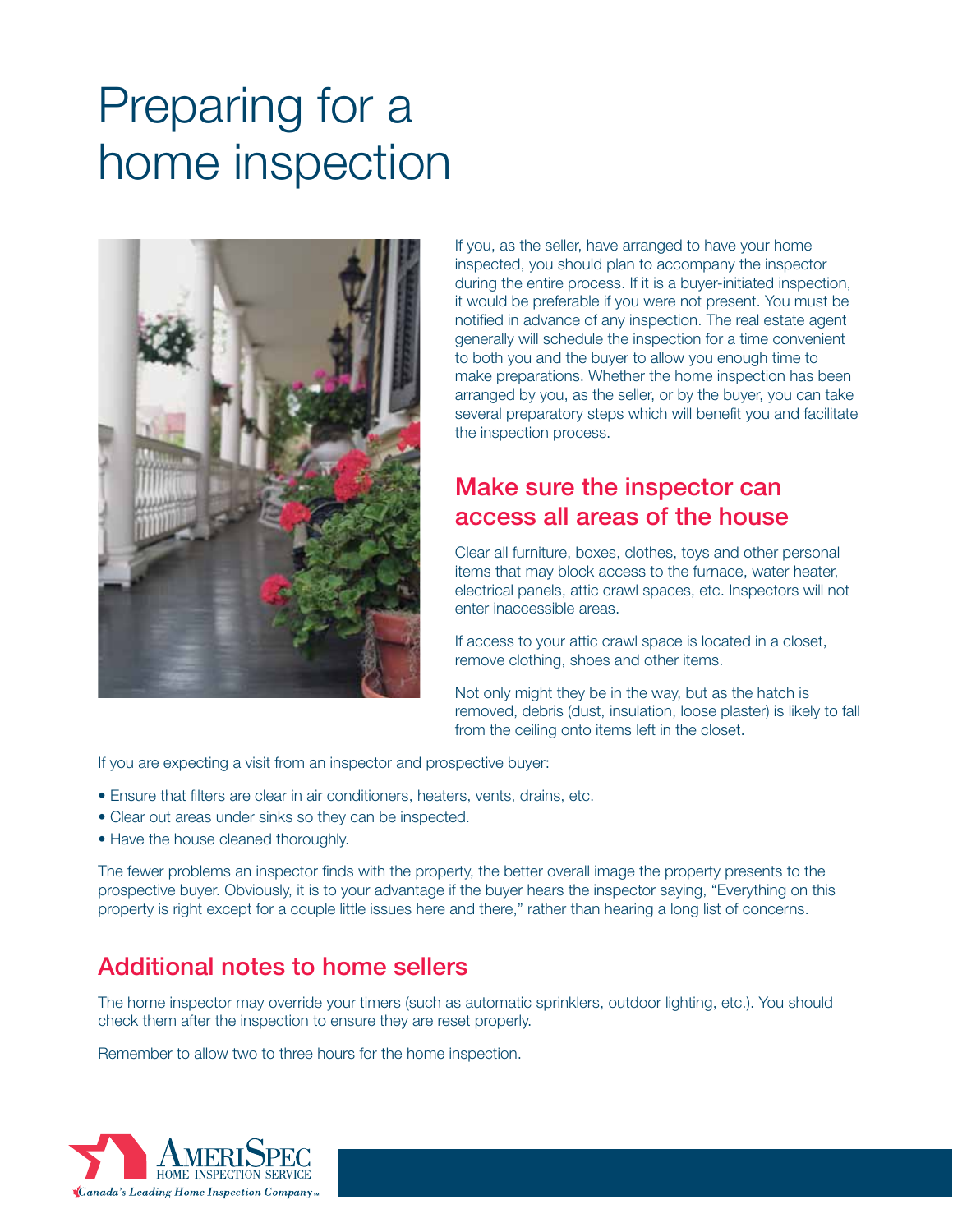## Choosing a home inspector

While there is no formal licensing of home inspectors, reputable companies adhere to the rigid Standards of Practice established by the Canadian Association of Home & Property Inspectors. Many other associations impose standards as well.

Qualified inspection companies will provide a sample report to substantiate that they abide by industry standards. One of the key standards is that ethical inspectors neither perform repairs nor refer clients to repair companies (thus avoiding a conflict of interest). Obviously, inspectors who make repairs on homes they inspect are more likely to "find" defects.

Once you have arranged for a home inspection, plan to accompany the inspector for the entire procedure. You have the right to be there, and leading home inspection companies will encourage your presence. Being there helps you to better understand the findings in the report, and will reduce post-closing hassles. Don't forget your list of questions and items of concern. A thorough home inspection covers more than 1,000 items—everything from foundation to roof—and takes two to three hours, depending on the size of the property. The report should reflect the condition of about 400 items.

To help you choose a qualified company that will conduct a thorough inspection of your property and provide you with an objective report on the condition of your home, call several candidates and ask the following questions:

- Do you follow industry standards?
- Are you willing to supply me with a sample report?
- Are you a full-time home inspection company?
- What other home services do you offer?
- May I attend the inspection?
- How much time will the inspection take?
- When will the report be ready?
- Do you perform repairs on items you inspect?
- What will I receive with the inspection report?
- What will be inspected?
- How much will the service cost?
- Do you carry errors and omissions and general liability insurance?
- Do you provide an inspection agreement which defines the scope of the inspection?

Also ask if they offer other benefits (such as repair manuals, maintenance guides, continued availability to answer questions), and if they will provide a refund if you are not satisfied with their work. When you receive sample reports, ensure they are thorough, easy to understand, and narrative in format. How do they compare with reports sent by other companies? How do their fees compare with those quoted by competitors? Remember, you get what you pay for.

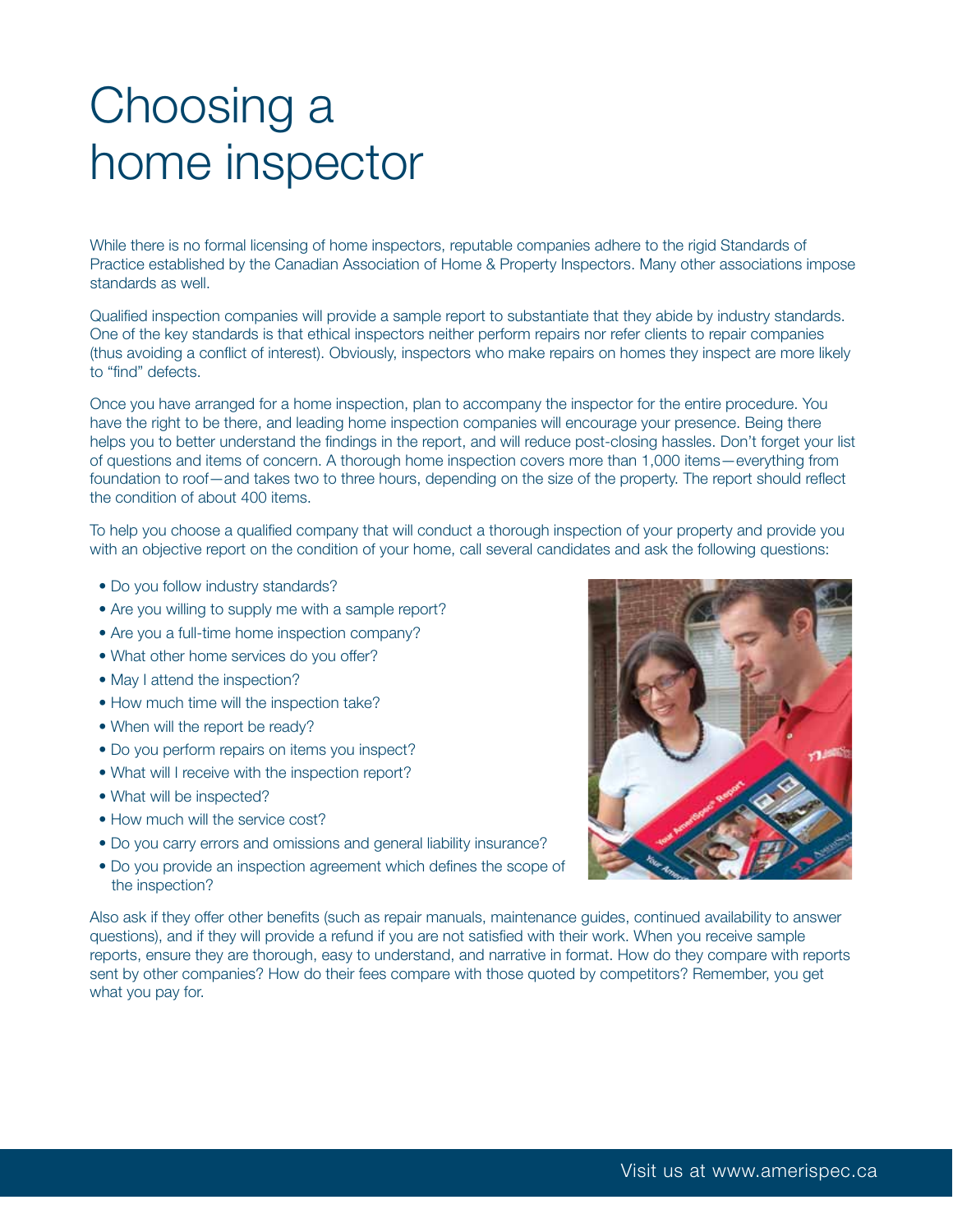## Beyond home inspections

Extensive as it is, a home inspection is not all inclusive. Depending on the province in which you live and your level of personal concern, you may want to consider the following optional services, some of which can be performed in conjunction with the home inspection:

### Carbon Monoxide Testing

This "silent killer" may be an issue in homes using fossil fuels (oil and natural gas). Carbon monoxide can be detected only with an analyzer. A clear and working ventilation system minimizes the effects of the gas, so have your inspector check it. For additional protection, install a carbon monoxide detector.



#### Energy Assessment

One valuable (and money-saving) service offered by leading home inspection companies is an energy assessment. It determines major areas of energy use and waste, while suggesting steps that could save you hundreds of dollars annually in utility bills. It also helps protect the environment.

#### Water Analysis

Nearly 70% of respondents in a recent poll indicated concern about the quality of their drinking water. Some home inspection companies now provide water quality analysis, but it is important that they utilize

only certified laboratories. It is advisable to test for lead, bacteria (such as cryptosporidium), and—in some rural areas—nitrates and coliforms. Most lenders require testing of water from private wells prior to advancing funds. In some jurisdictions this analysis is provided free of charge by the Health Department, which tests only for a limited number of potential contaminants.

### WETT Inspections

A Wood Energy Technology Transfer inspection is a visual examination of wood burning appliances (fireplace, fireplace insert, wood burning stove, etc.) and all its visual components. Inspectors should verify proper installation and clearance to combustibles at the accessible area of the appliance and its associated venting equipment.

### Pre-Purchase Inspections

A pre-purchase inspection is essential for newly built homes to ensure work has been completed to the expected standard. Most builder contracts contain a defects liability clause, which means the builder has to rectify both major and minor defects within a reasonable period of time after completion. By having a home inspection performed prior to the expiration of the new home warranty, homeowners can bring a full list of items to their builder's attention.

### Pool & Spa Inspections

This is a visual examination of a spa/pool installation which includes a review of the pool equipment, electrical supply and pool liner.

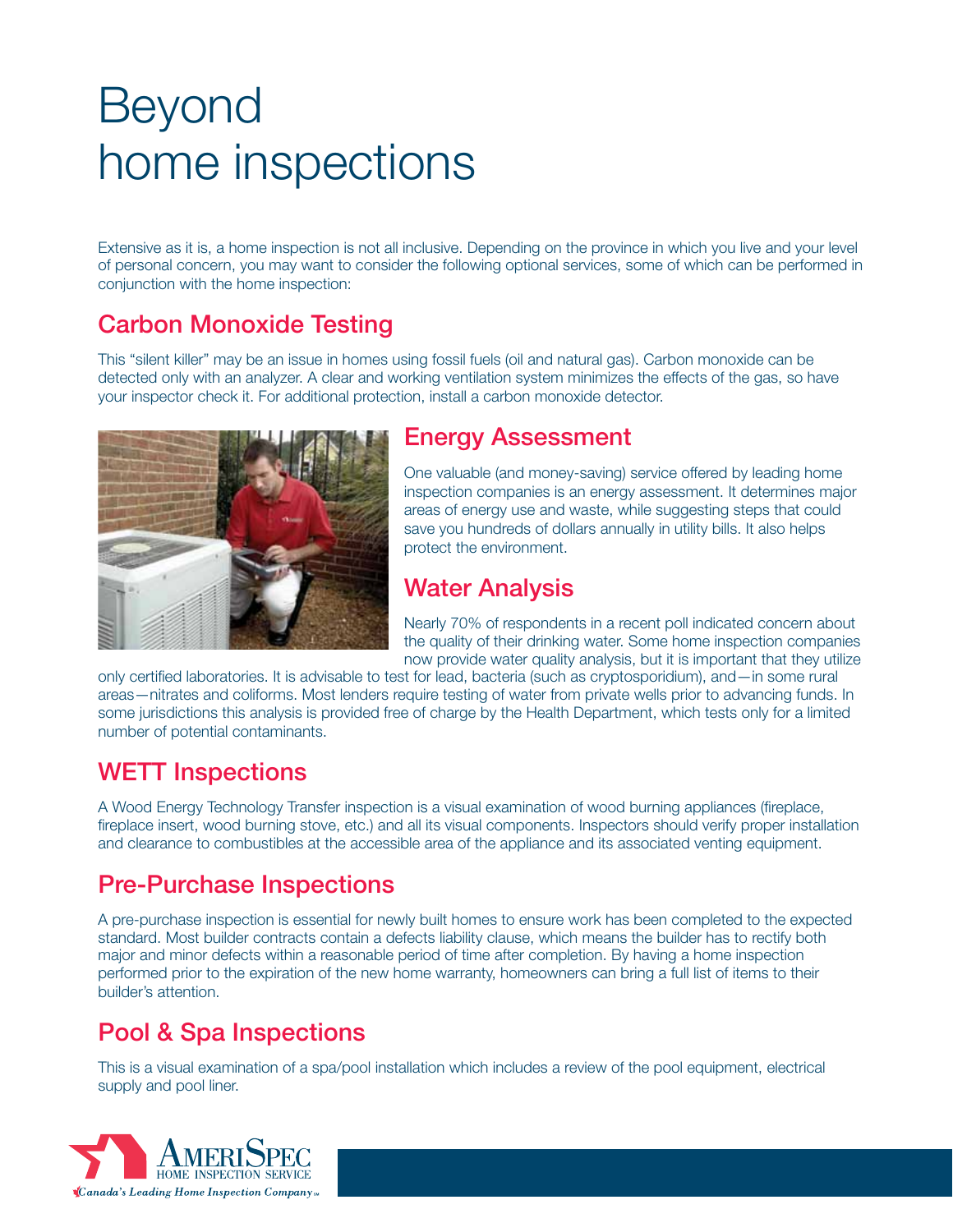## Of special interest to realtors

Home inspections offer a competitive edge. Thousands of agents who routinely counsel buyers and sellers to arrange for home inspections have reported:



- Reduced liability
- Less buyer discomfort
- Curtailed buyer remorse
- Improved image and credibility
- Less litigation
- More sales
- Less negotiation
- Reduced selling time

With a detailed home inspection report in hand, the real estate agent need not continually overcome buyer objections related to the condition of the property. If the inspection findings are taken into account when determining the asking price, the buyer is discouraged from negotiating a lower price.

Furthermore, insight gleaned from an inspection report allows the seller to enhance the appearance and condition of the property before it reaches the market.

Overall, a professional home inspection report lends credibility and stature to the image of the real estate professional. It says the firm and its sales associates are genuinely concerned with the best interests of both buyers and sellers, thereby reflecting on the Realtor's integrity. Such impressions encourage referrals and tend to curtail buyer's remorse, litigation, and even claims against E&O insurance. Consequently, inspections can have a decidedly positive impact on the insurance rates and liability of realty firms.